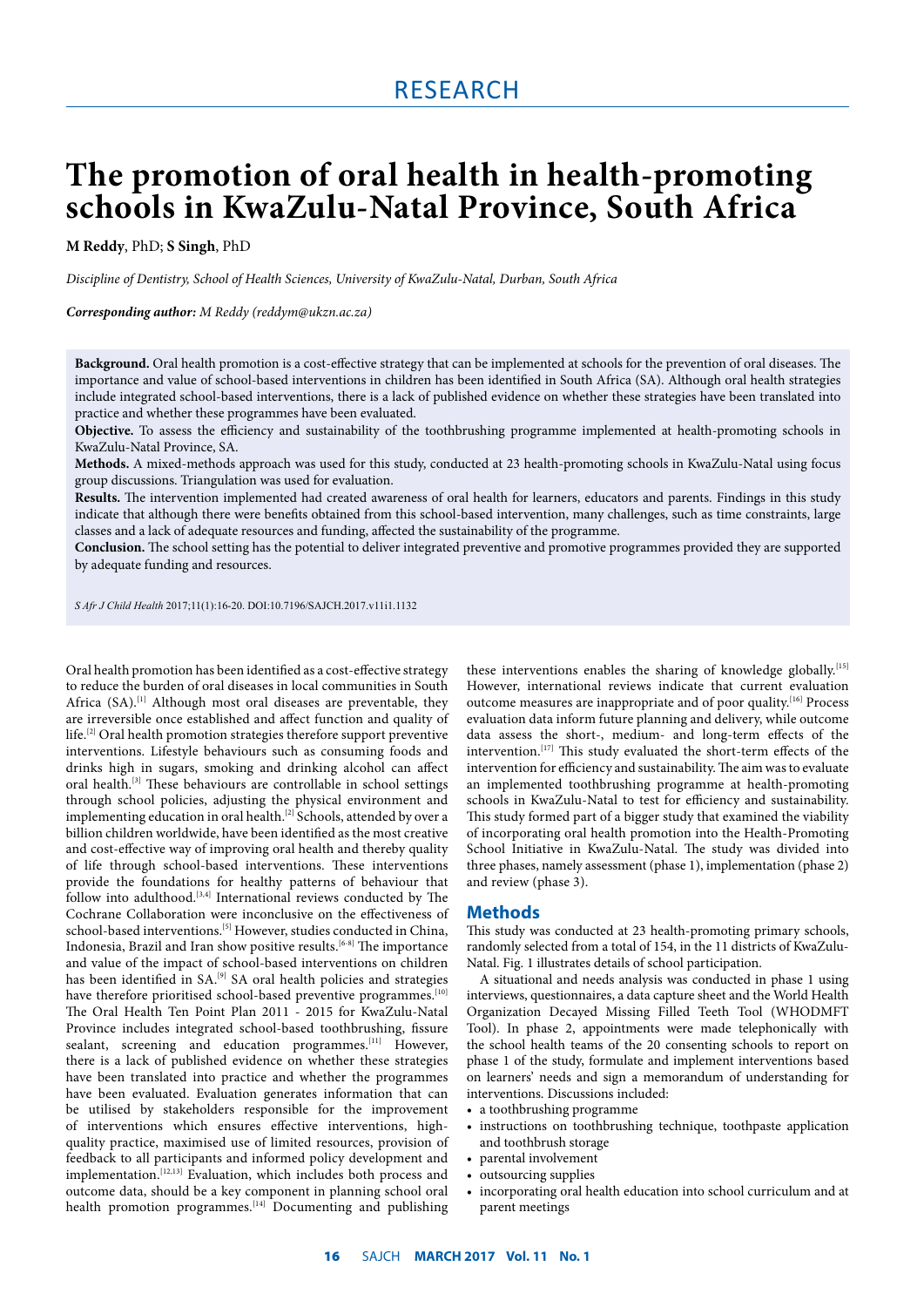• sugary snacks control by vendors and tuck shops

• healthier lunches.

Toothbrushes and a 3-month supply of toothpaste were provided to commence the programme. A mobile messenger application was set up between the researcher and school health teams for ease of communication and sharing of ideas between schools.

This article reports briefly on phase 1 and focuses on the evaluation of the toothbrushing programme using focus group discussions in phase 3 of the study. Twenty schools were given appointments for focus group discussions; however, only 13 schools were visited owing to rains  $(n=2)$  and unavailability for scheduled appointments (*n*=5). Focus group discussions, lasting 30 - 45 minutes and recorded with participants' permission, were conducted 6 months after the implemented programme for insight into their programme experience. Discussions focused on opportunities, challenges, benefits and support available for this intervention. Qualitative responses were transcribed verbatim, examined for broad categories and then further categorised into phenomena using open coding. Links were then formed between categories (axial coding), after which selective coding was used to create core categories.<sup>[18]</sup> Quantitative responses were analysed using SPSS version 21.0 (IBM Corp., USA). A concurrent mixed-methods approach with both qualitative and quantitative data was therefore used. To ensure validity, data source triangulation, which entails gathering evidence from diverse sources and drawing conclusions based on data collected, was used for evaluation.<sup>[19,]</sup>

Gatekeeper permission was obtained from the Department of Health and the Department of Basic Education. The study was approved by the Humanities and Social Sciences Research Ethics Committee of the University of KwaZulu-Natal (UKZN) (ref. no. HSS/0509/013D). The UKZN ethical guidelines were used to ensure confidentiality, consent to conduct interviews and data management.

# **Results**

Twenty-three schools participated in phase 1 of the study. Quantitative responses in the questionnaire indicated that 55% of the schools had toothbrushing programmes. However, further investigations of school records and qualitative questionnaire responses established that these programmes did not occur regularly.<sup>[21]</sup> Data capture sheet responses indicated that health messages formed part of the curriculum in the majority (96%) of the schools. However, staff indicated that they were not confident in conducting oral health promotion programmes owing to a lack of basic knowledge about oral health.[21] Results obtained from the WHODMFT Tool (Table 1) indicated that only 27% of the learners were caries free, with the majority (90%) requiring preventive care.<sup>[22]</sup>

A total of 2 065 grade 1 learners from 20 schools participated in the toothbrushing programme. This article reports only on feedback received from 13 schools that participated in phase 3 of the study. Table 2 illustrates the frequency of the toothbrushing programmes per week that were conducted at these schools.

One school (8%) was not able to continue with the programme owing to large classes, which subsequently impacted on contact time. Problems were also experienced with storage of toothbrushes and cups to rinse owing to only one basin and tap being available. Educators therefore sent the toothbrushes and toothpaste home for learners to use; however, this created challenges as some learners did not use them at home or lost them. Three (23%) schools conducted the programme twice a week and one (8%) thrice a week. Daily toothbrushing was conducted by 8 (61%) schools, although they did highlight time constraints and lack of resources as a problem. It was alarming to note that learners at 12 (92%) schools did not have toothbrushes and paste to brush their teeth at home.



*Fig. 1. Details of school participation in phases 1, 2 and 3.*

#### **Table 1. Caries experience and treatment needs of primary teeth of 6-year-olds in KwaZulu-Natal**

|                             | Percentage (%) |
|-----------------------------|----------------|
| Caries experience/incidence | 73             |
| <b>Needs</b>                |                |
| Preventive/caries arresting | 90             |
| Surface fillings            | 35             |
| Extractions                 | 5              |

|  | Table 2. Frequency of toothbrushing programmes per week |  |
|--|---------------------------------------------------------|--|
|  |                                                         |  |

| Number of schools $(N=13)$ | Frequency    |
|----------------------------|--------------|
|                            | $\theta$     |
| 3                          | 2 times/week |
|                            | 3 times/week |
|                            | Daily        |

| <b>Target population</b> |
|--------------------------|
| Learners                 |
| Educators                |
| Parents                  |
|                          |

Three salient themes, namely awareness, support for interventions and resources, emanated from the data. The benefits and challenges are embedded in the identified themes for reporting.

## **Awareness**

Awareness of oral health as reported in focus group discussions is illustrated in Table 3. Study findings indicated that the importance of oral health awareness was created for learners, educators and parents. Responses from all (100%) focus group participants emphasised that the impact of the interventions had created awareness of oral health for their learners:

'Learners now know the importance of brushing their teeth.'

'There is great improvement in learners' oral hygiene.'

Participants at 3 (23%) schools further indicated that this programme had created awareness of oral health for educators:

'It was beneficial to educators – an eye opener – they are now aware of the importance of oral health.'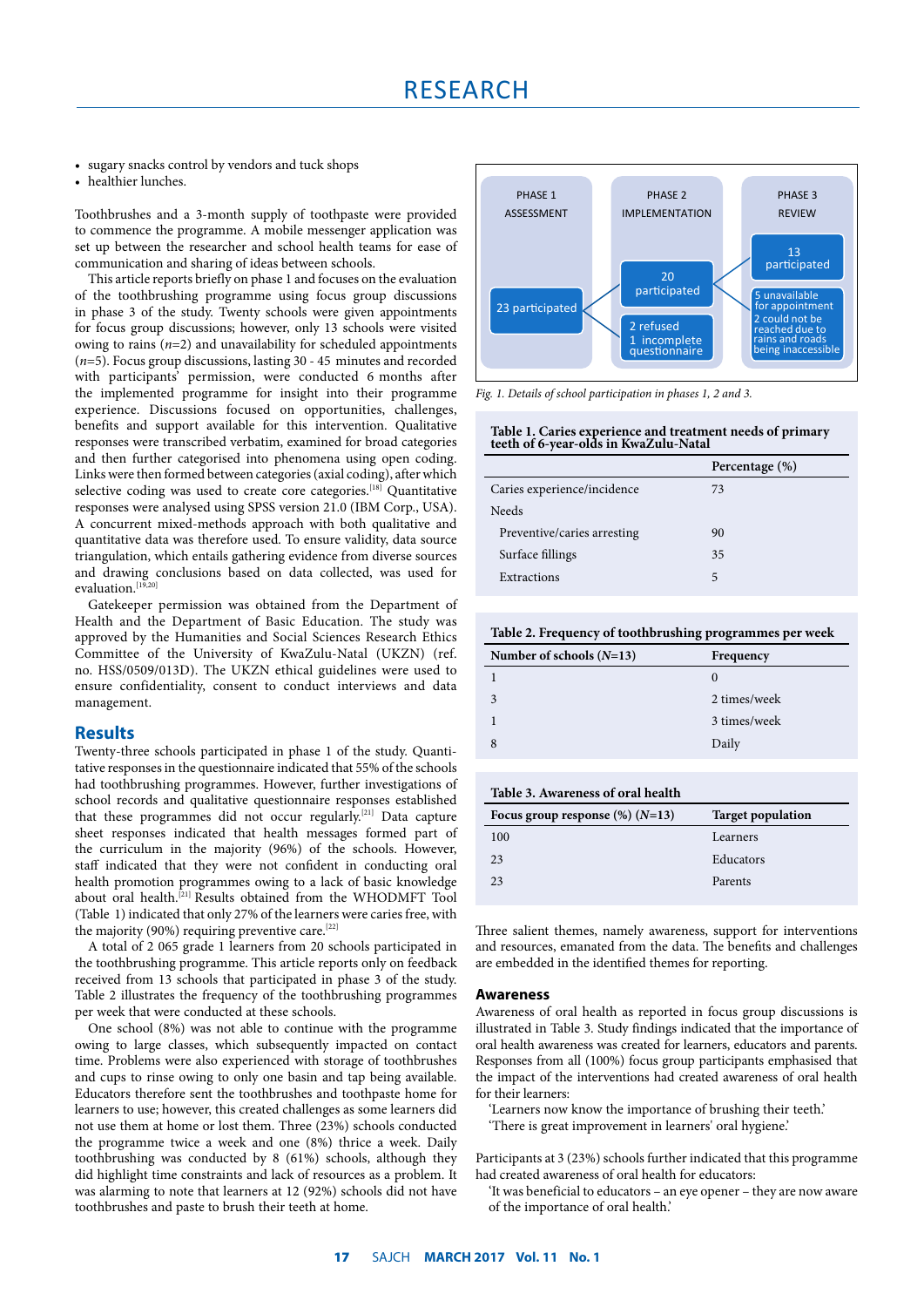Furthermore, parent awareness had been created at 3 (23%) schools by learners who asked their parents why they did not brush their teeth at home. Learners had also become increasingly aware of eating correctly at 2 (15%) schools by being particular about what they ate and correcting friends eating unhealthy foods or lunches. One participant attributed this marked improvement to awareness created by the programme:

'A learner, offered a sweet at her dentist, refused knowing this was not good for her teeth.'

Participants at 4 (31%) schools indicated that appropriate awareness of the correct brushing technique was created:

'Learners not familiar with the toothbrushing routine learnt how to brush their teeth.'

Responses further indicated learners' awareness of the importance of brushing their teeth twice a day.

## **Challenges and limitations**

Challenges and limitations experienced with the intervention are illustrated in Table 4.

Responses from 3 (23%) schools indicated that learners chewed their toothbrushes and ate toothpaste, resulting in depleted supplies which impacted on the programme. Replacing supplies was unaffordable as parents depended largely on social grants for income. The majority (70%) of school participants identified time constraints as a limitation to the intervention:

'Only what is relevant to the curriculum is done due to time constraints. It's impossible to manage large numbers of learners for oral health promotion activities.'

One participant (8%) also specified that low staff numbers resulted in higher workloads. Seemingly, participants at 2 (15%) schools managed:

'Coped with time – procedure took five minutes.'

#### **Support for interventions**

Support for interventions is illustrated in Table 5. Study findings indicated that participants at 5 schools (39%) had some support for oral health interventions, while 7 (54%) had none. Support for interventions received from Colgate World of Care and the provincial Department of Health was not continuous and was dependent upon the availability of supplies:

'Oral health personnel only visit the school when supplies are available.'

'Colgate World of Care visits once a year.'

However, one quintile 1 school had support:

'Nurses come almost every week and advise children. Colgate gives support.'

All (100%) participants indicated that the programme was discontinued once supplies were depleted as there was no budget for oral health from the provincial Department of Basic Education. Although educators recommended the purchasing of supplies by parents, this did not occur owing to affordability. The toothbrushing programme had to be discontinued once supplies were depleted.

## **Resources**

Challenges faced in terms of resources are shown in Table 6.

All schools (100%) identified resource availability as a challenge to programme success. Participants at 5 (38%) schools highlighted water access as a major barrier to the implementation and success of the intervention:

'Toothbrushing at school is difficult because there is no running water.'

Evidence of water shortages in the Sisonke District was brought to the researchers' attention by educators who conveyed that children walked 5 km daily to fetch water from the river when there was no rain, resulting in learners missing valuable contact time. Participants also indicated a lack of basins and cups for rinsing:

'There are insufficient cups for rinsing and only one basin to forty learners.'

Learners consequently left the space untidy. This had to be cleaned, resulting in time wastage. Another key challenge for the programme was the hygienic storage of toothbrushes and toothpaste supplies. This challenge was reported by all participants. Sponsorships for supplies could not be secured, resulting in programme discontinuation:

'There are no sponsors to replace depleted supplies'.

Hygienic toothbrush storage was a challenge, especially in larger classes. Furthermore, labelling and distribution of toothbrushes was time consuming.

## **Discussion**

Interventions in the school setting have been identified as the most creative and cost-effective way for improvement of health, oral health and, in turn, quality of life.<sup>[23]</sup> Integrated, school-based preventive and promotive oral health programmes are prioritised in KwaZulu-Natal.<sup>[11]</sup> However, there is a paucity of information on their implementation and effectiveness. Study findings indicated that the toothbrushing programmes were not implemented regularly. Therefore, knowledge gained from this study could inform future school-based preventive programmes. Although benefits were identified, many challenges affected the sustainability of this intervention.

The effectiveness of brushing daily with fluoride toothpaste is supported and reinforced by clinical trials.<sup>[24,25]</sup> Additionally, schools are often used as a platform for supervised toothbrushing

**Table 4. Challenges and limitations**

| Focus group response $(\%) (N=13)$ | Challenge/limitation                       |
|------------------------------------|--------------------------------------------|
| 23                                 | Learners chew<br>toothbrush/eat toothpaste |
| 70                                 | Time constraints                           |
|                                    | Low staff numbers/higher<br>workloads      |

| Table 5. Support for interventions |                     |  |
|------------------------------------|---------------------|--|
| Focus group response $(\%) (N=13)$ | Support             |  |
| 39                                 | Some support        |  |
| 54                                 | No support          |  |
| 8                                  | Support             |  |
| 100                                | No support – budget |  |

## **Table 6. Challenges for resources**

| Focus group response $(\%) (N=13)$ | Challenge/barrier                     |
|------------------------------------|---------------------------------------|
| 100                                | Resource availability                 |
| 38                                 | Water access                          |
| 100                                | Toothbrush and<br>toothpaste supplies |
| 100                                | Toothbrush storage                    |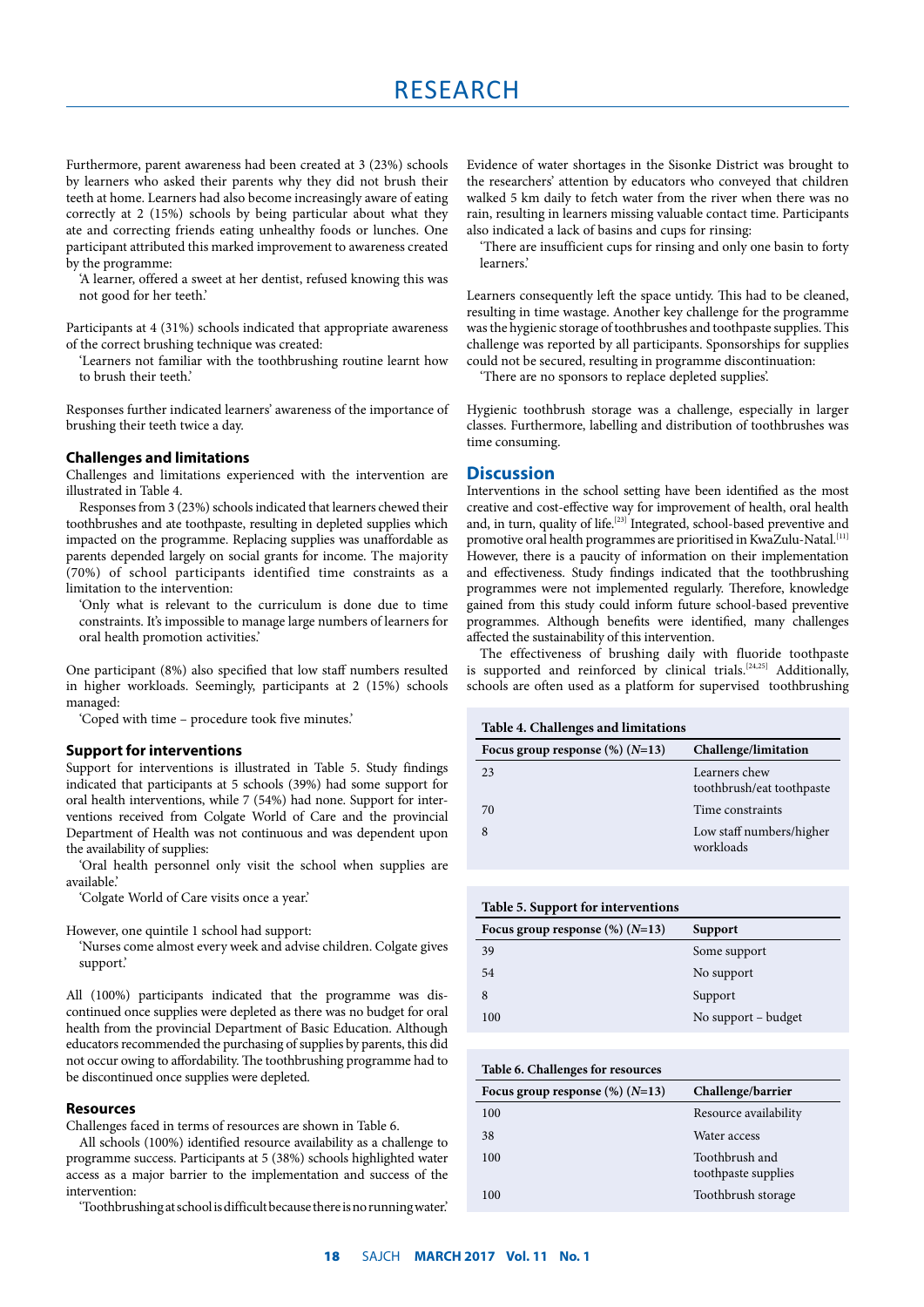programmes.[26] It is evident from this study that awareness of the importance of daily brushing had been created for learners, educators and parents, especially those from rural areas. Moreover, the programme successfully inculcated correct brushing techniques. It was further noted that the majority of learners did not brush at home because they did not have toothbrushes or toothpaste. This is supported by the high (73%) caries incidence noted in phase 1. Interview responses suggested that this could be due to affordability, as many parents were poor, unemployed or dependent on social grants. The study findings support WHO recommendations for oral health promotion through schools.<sup>[27]</sup> Saied-Moallemi *et al.*<sup>[28]</sup> also argued for parental awareness of interventions at schools. Evidently, educators also benefited from this programme through self-reflection.

The intervention further highlighted the importance of correct eating habits, thus ensuring informed choices about lunches and tuck shop and vendor purchases by learners. These findings demonstrate the modification of oral health risk behaviours in learners through oral health promotion. Similar findings were noted in Tanzania.<sup>[29]</sup>

Although some success was reported, educators faced many challenges with programme implementation. The majority of schools encountered time constraints. Educators found the programme time consuming especially with larger classes. Staff shortages, resulting in higher workloads, and a demanding curriculum further impacted on the programme. Additional activities undoubtedly added to existing workloads.<sup>[30]</sup> Evidently, however, some participants coped. The researcher observed that programme success was dependent upon educators' commitment. Similar observations were noted in school-based brushing programmes in southern Thailand.<sup>[31</sup> The study findings indicated that the majority of schools received no or intermittent support for oral health promotion interventions. Although investigations revealed partnerships between Colgate World of Care, the Department of Basic Education and the Department of Health, only one mobile unit was operational in KwaZulu-Natal. Supplies distributed by school health nurses were inconsistent and not delivered to all districts. Numerous schools were unaware of toothbrush and toothpaste supplies offered by Colgate World of Care and the Department of Health. Hence, it can be assumed that supplies in districts are largely dependent upon staff and resource availability, and initiatives undertaken by school health nurses and oral health personnel in their respective districts.

Availability of funding for programme sustainability is imperative.[29] Although SA has school-based oral health intervention strategies, implementation is dependent upon the availability of funding and materials for programme sustainability. Study findings indicated that the Department of Education did not have a dedicated budget for health and oral health promotion at schools. This was confirmed with baseline data from phase 1. These findings are further corroborated by Peterson and Kwan,<sup>[29]</sup> who claimed that limited national budgets in countries worldwide impacted on the implementation of integrated health promotion. However, a recent global survey conducted by the WHO indicated that school-based oral health programmes were frequently subsidised by national and provincial governments.[32] This was not evident in KwaZulu-Natal. Considering the prioritising of funding for the high burden of disease in KwaZulu-Natal, attempts should be made to secure funding outside the public sector in SA.[33] Moreover, with financial constraints, the focus on effective evidence-based interventions is imperative. This can be achieved by incorporating oral health into general health to ensure positive gains from invested resources.<sup>[32]</sup>

Reviews of the context of school oral health service delivery in KwaZulu-Natal depict an inequity in resource allocations. All schools in this study identified challenges with securing resources for their programmes. Proper access to water, required for the toothbrushing programme, posed an obstacle for some schools, as water availability

continues to be a challenge, especially in Umkhanyakude, Sisonke and Umzinyati districts.<sup>[34]</sup>

Study findings indicated that educators had difficulty storing toothbrushes hygienically and complained about the lack of proper cups and basins for rinsing. Labelling and distributing toothbrushes was time consuming, thereby impacting on teaching time. For a successful programme, careful thought must be given to providing adequate resources to address these problems to ensure educators' willingness to conduct programmes.

This study has demonstrated that school-based interventions could have a positive impact on oral health for learners and communities by providing an opportunity for a holistic approach to healthy lifestyles and environments.<sup>[32]</sup> The literature suggests that schoolbased toothbrushing programmes have made a positive impact on children's oral health.[13] This is evident in a study conducted in Scotland where long-term outcome data obtained over 2 years demonstrated a positive effect on learners by showing a decrease in the prevalence of caries.<sup>[35]</sup>

# **Conclusions**

The results of this study suggest that the school setting has the potential to deliver integrated, preventive and promotive oral healthcare programmes. The interventions implemented in this study created awareness of oral health for learners, educators and parents in the short term. Evidence for the benefits of toothbrushing programmes is indisputable. To ensure long-term positive impacts on the oral health of communities in Kwazulu-Natal, factors affecting implementation in schools with limited resources warrant careful consideration.

**Acknowledgements.** This research project was supported by research grants from the University of KwaZulu-Natal and the National Research Foundation. Toothbrushes and toothpaste were supplied by Colgate World of Care.

- 1. National Department of Health, South Africa. National Oral Health Strategy (confidential draft for comment only). 2010;1-15.
- 2. Kwan SYL, Petersen PE, Pine CM, et al. Health-promoting schools: An opportunity for oral health promotion. Bull World Health Organ 2005;83(9):677-685.
- 3. Petersen P. The World Oral Health Report 2003. Continuous improvement of oral health in the 21st century: The approach of the WHO Global Oral Health Programme. Community Dentistry and Oral Epidemiology 2003;31(Suppl 1):3-24. https://dx.doi.org/10.1046/j..2003.com122.x
- 4. Tones K, Thornes STN. Health Promotion. Effectiveness, Efficiency and Equity. 3rd ed. Cheltenham: Nelson Thornes, 2001:524.
- 5. Cooper AM, O'Malley LA, Elison SN, et al. Primary school-based behavioural interventions for preventing caries. CDSR 2011;10. [https://dx.doi.](https://dx.doi.org/10.1002/14651858.cd009378) [org/10.1002/14651858.cd009378](https://dx.doi.org/10.1002/14651858.cd009378)
- 6. Amalia R, Schaub RM, Widyanti N, et al. The role of school-based dental programme on dental caries experience in Yogyakarta Province, Indonesia. Int J Paediatr Dent 2012;22(3):203-210. https://dx.doi.org/10.1111/j.1365-263x.2011.01177.x
- 7. Peterson P. Effect of a school-based oral health education programme in Wuhan City, People's Republic of China. Int Dent J 2004;54(1):33-41. [https://dx.doi.](https://dx.doi.org/10.1111/j.1875-595x.2004.tb00250.x  ) [org/10.1111/j.1875-595x.2004.tb00250.x](https://dx.doi.org/10.1111/j.1875-595x.2004.tb00250.x  )
- 8. Yazdani R, Vehkalahti MM, Nouri M, et al. School-based education to improve oral cleanliness and gingival health in adolescents in Tehran, Iran. Int J Paediatr Dent 2009;19(4):274-281. https://dx.doi.org/10.1111/j.1365-263x.2009.00972.x
- 9. National Department of Health, South Africa. National Guidelines For The Development of Health Promoting Schools/Sites in South Africa (Draft 4). Pretoria: NDoH, 2000;1-42
- 10. National Department of Health. National Oral Health Strategy. Pretoria: NDoH, 2004. http://www.doh.gov.za/docs/index.html (accessed 30 April 2014).
- 11. Department of Health, KwaZulu-Natal. Annual Report 2011-12. http://[www.kznhealth.gov.za/1112report/partA.pdf](http://www.kznhealth.gov.za/1112report/partA.pdf) (accessed 22 August 2013).
- 12. World Health Organization (WHO). Health Promotion Evaluation: Recommendations to Policymakers. Copenhagen: WHO, 1998.
- 13. Petersen P, Kwan S. Evaluation of community-based oral health promotion and oral disease prevention - WHO recommendations for improved evidence in public health practice. Community Dent Health 2004;21(Suppl):S319-S329.
- 14. Lee A, Cheng FF, St Leger L. Evaluating health-promoting schools in Hong Kong: Development of a framework. Health Promot Int 2005;20(2):177-186. https://dx.doi.org/10.1093/heapro/dah607
- 15. World Health Organization. Concept Paper: Evaluation of Oral Health Promotion Interventions. Geneva: WHO, 2003.